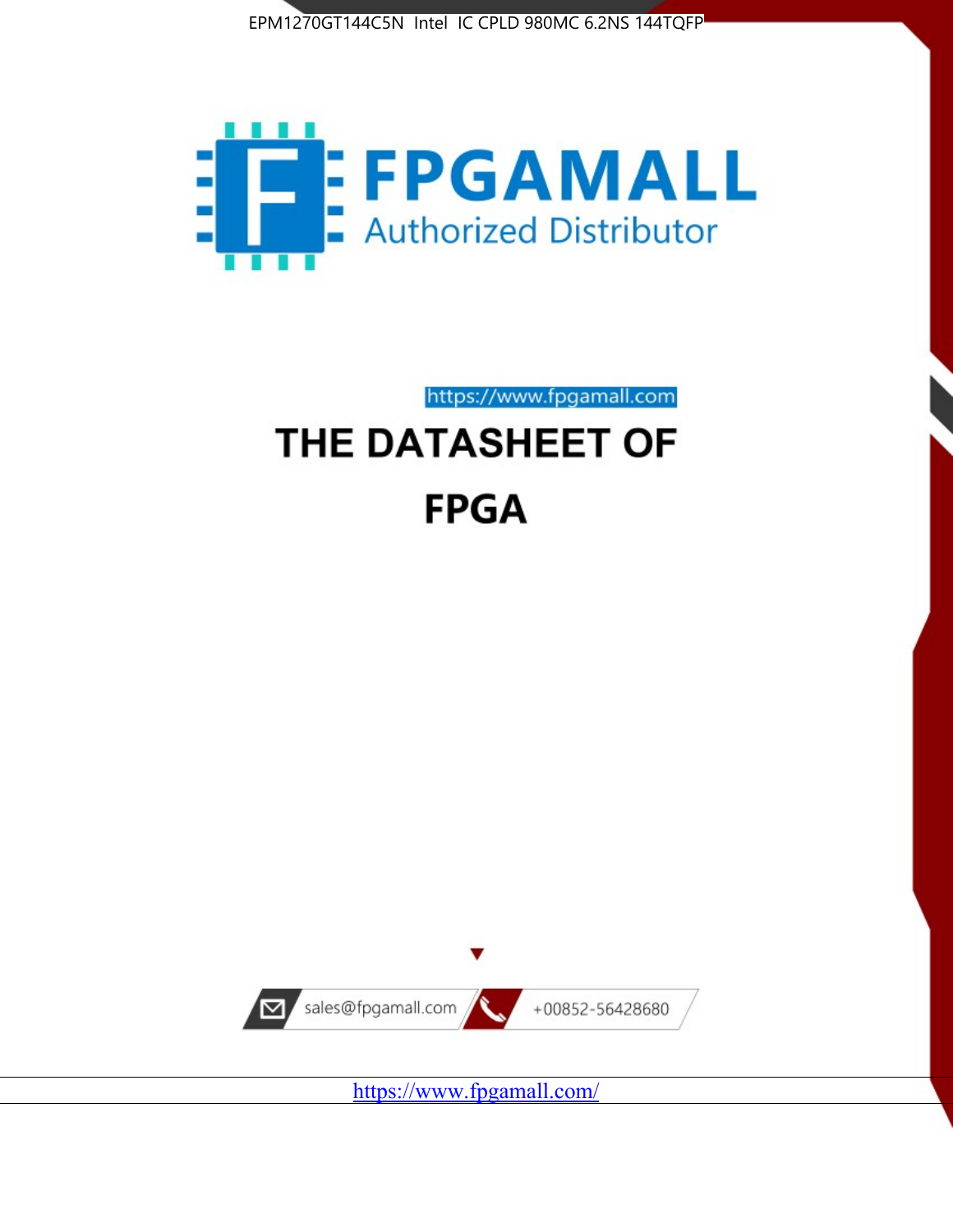

**MII51006-1.6**

#### **Software**

 $MAX<sup>®</sup>$  II devices are supported by the Altera® Quartus<sup>®</sup> II design software with new, optional MAX+PLUS® II look and feel, which provides HDL and schematic design entry, compilation and logic synthesis, full simulation and advanced timing analysis, and device programming. Refer to the Design Software Selector Guide for more details about the Quartus II software features.

**6. Reference and Ordering Information**

The Quartus II software supports the Windows XP/2000/NT, Sun Solaris, Linux Red Hat v8.0, and HP-UX operating systems. It also supports seamless integration with industry-leading EDA tools through the NativeLink interface.

#### **Device Pin-Outs**

Printed device pin-outs for MAX II devices are available on the Altera website ([www.altera.com](http://www.altera.com/)).

### **Ordering Information**

Figure 6–1 describes the ordering codes for MAX II devices. For more information about a specific package, refer to the *[Package Information](http://www.altera.com/literature/hb/max2/max2_mii51007.pdf)* chapter in the *MAX II Device Handbook*.



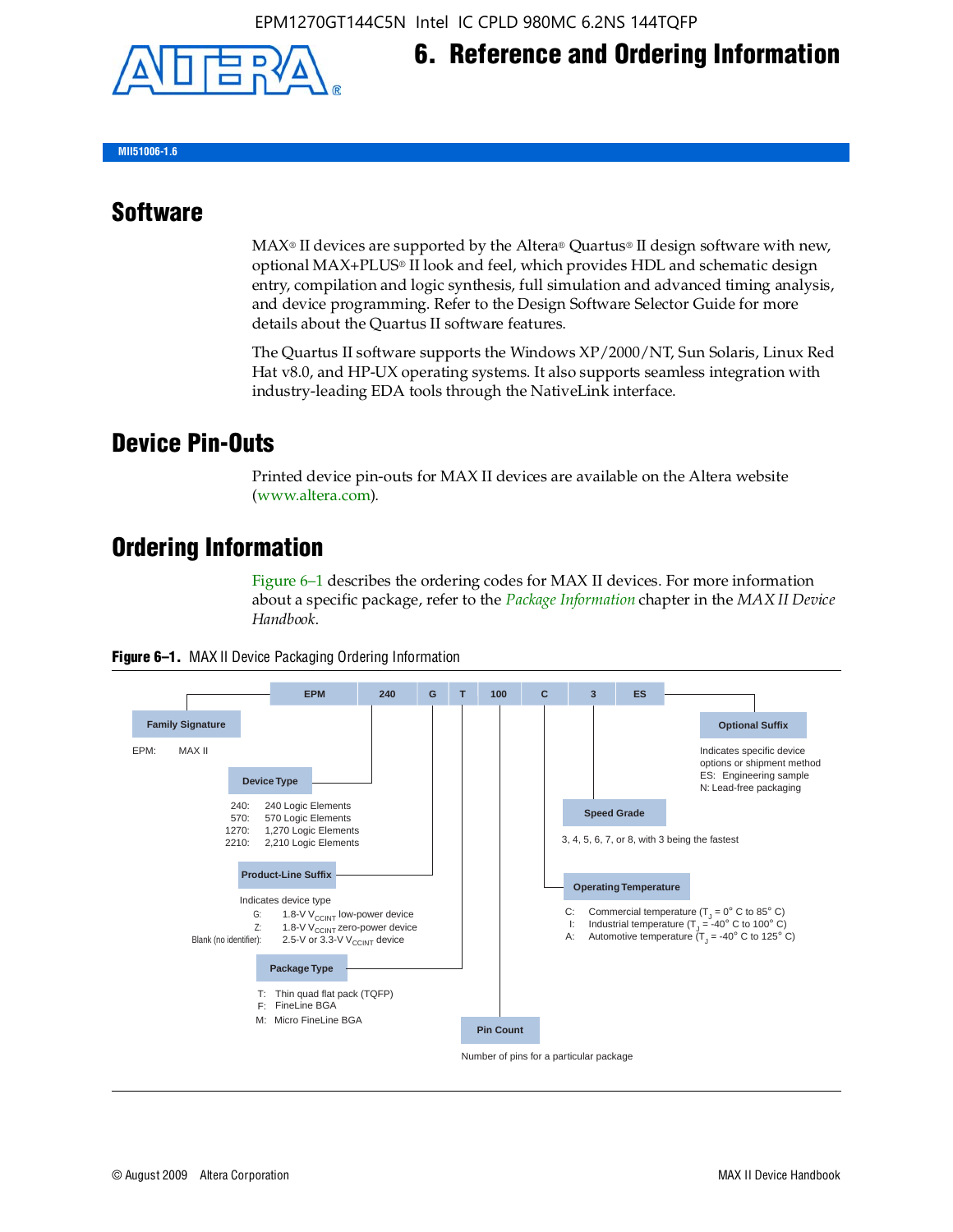### **Referenced Documents**

This chapter references the following document:

■ *[Package Information](http://www.altera.com/literature/hb/max2/max2_mii51007.pdf)* chapter in the *MAX II Device Handbook*

## **Document Revision History**

Table 6–1 shows the revision history for this chapter.

| Table 6-1. Document Revision History |
|--------------------------------------|
|                                      |

| <b>Date and Revision</b>      | <b>Changes Made</b>                                          | <b>Summary of Changes</b>                     |
|-------------------------------|--------------------------------------------------------------|-----------------------------------------------|
| August 2009,<br>version 1.6   | Updated Figure 6-1.<br>п                                     | Added information for speed<br>grade $-8$     |
| October 2008,<br>version 1.5  | Updated New Document Format.                                 |                                               |
| December 2007,<br>version 1.4 | Added "Referenced Documents" section.<br>Updated Figure 6-1. | Updated document with<br>MAX IIZ information. |
| December 2006,<br>version 1.3 | Added document revision history.                             |                                               |
| October 2006.<br>version 1.2  | Updated Figure 6-1.                                          |                                               |
| June 2005.<br>version 1.1     | $\blacksquare$ Removed Dual Marking section.                 |                                               |